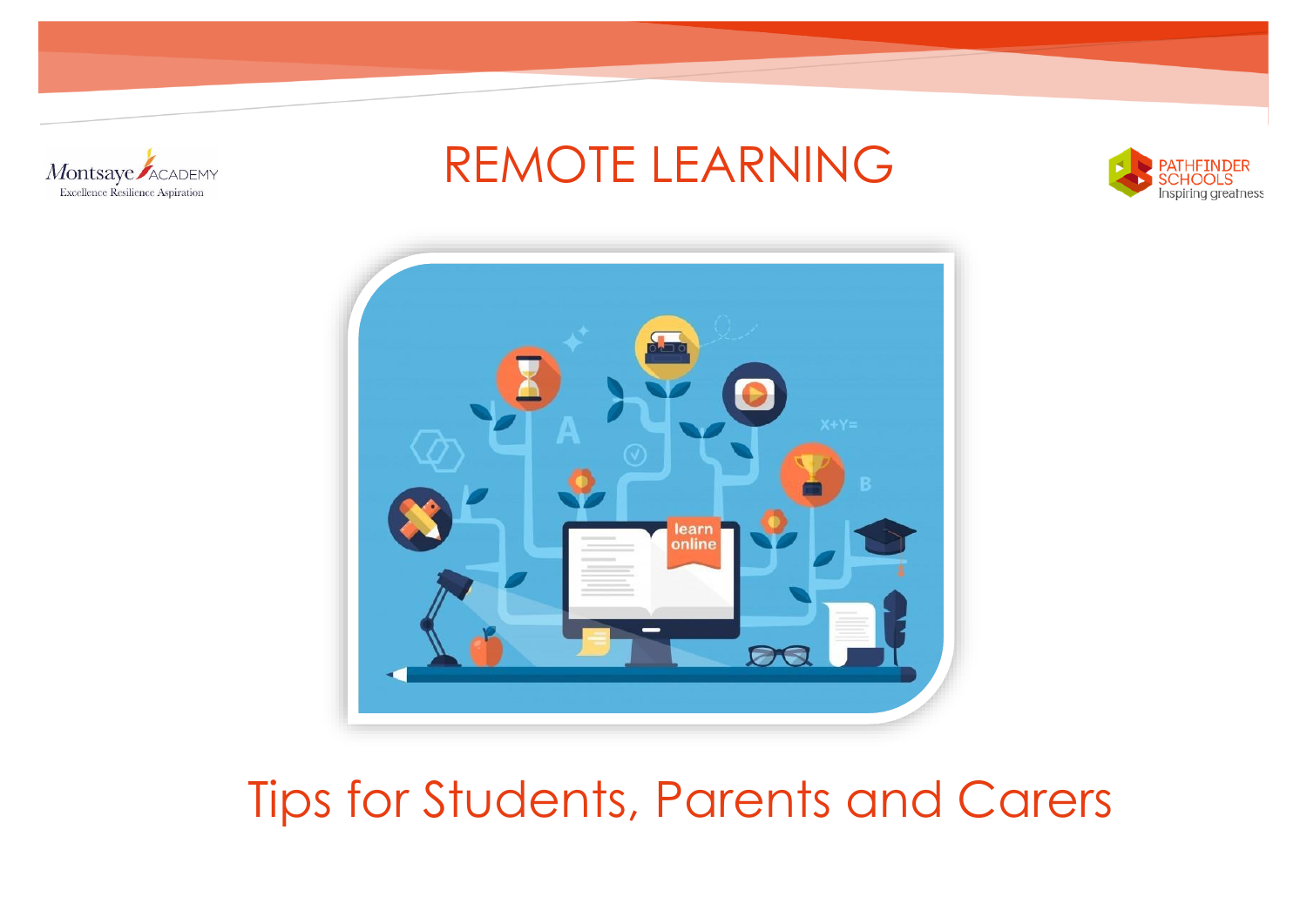Montsave **ACADEMY** Excellence Resilience Aspiration



As we move to remote learning for the majority of our students, we thought it might be useful to share with you some tips for working with your child at home. We want this to be a positive experience for the whole family, with a focus on ensuring that their learning continues.

At Pathfinder Schools, our overarching principle for remote learning is that our students remain connected with their school community and learning continues.

During remote learning Pathfinder Schools staff will:

- 1. Endeavour to connect with their students every day online;
- 2. Ensure that their students have a clear timetable and structure for their day;
- 3. Ensure that their students have access to new learning connected with their prior knowledge;
- 4. Ensure that their students have access to consolidation materials where they can practise and apply their previous learning;
- 5. Assess work and provide feedback;
- 6. Be proactive in supporting all students to actively engage with the remote learning materials.

We appreciate that this period of remote learning will bring as many challenges as it will rewards, and hope that the following suggestions are helpful as you support your child's learning.





#### LM080121 1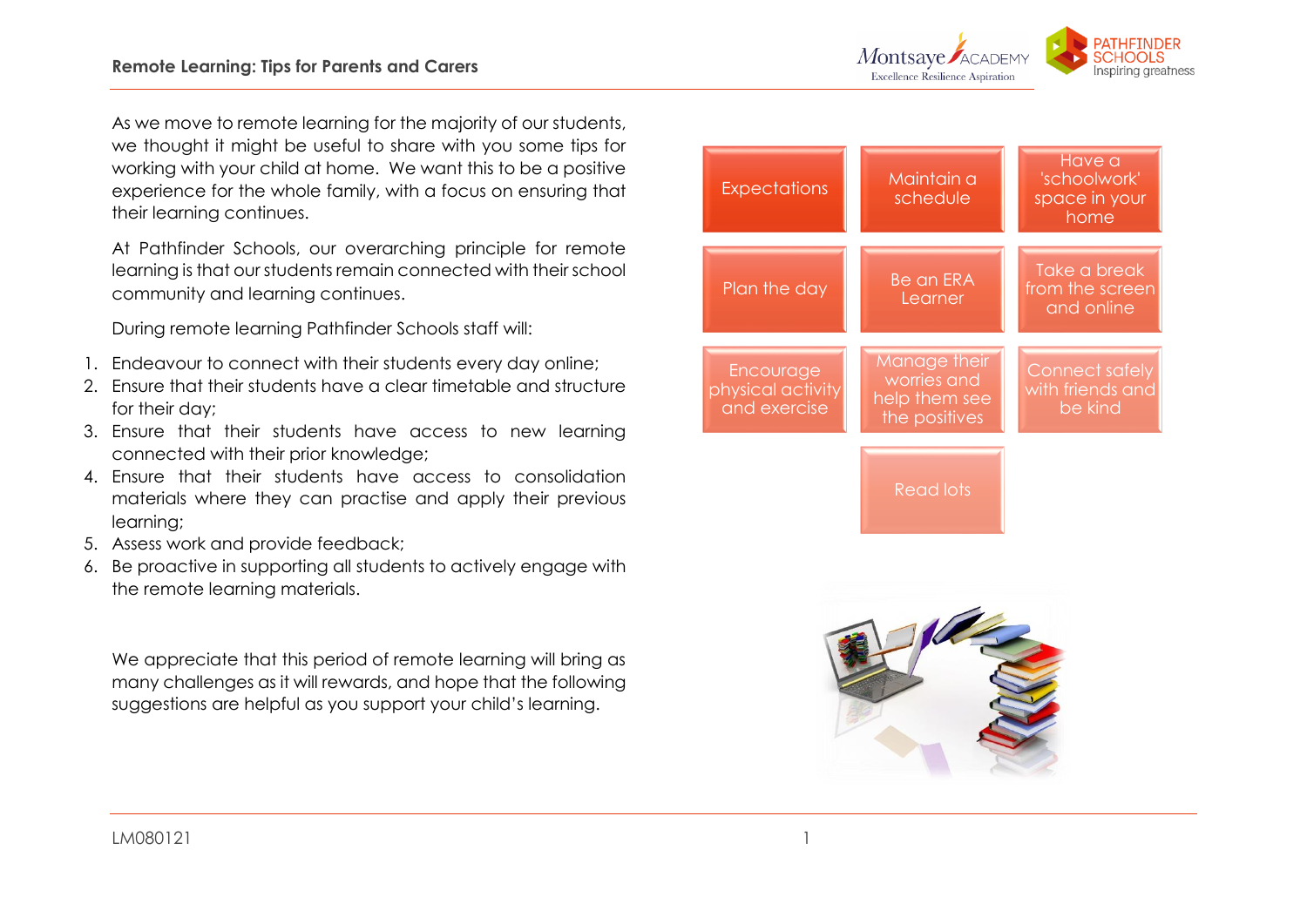

Talk to your child about the expectations for their learning. It is helpful to have shared understanding that although learning remotely, it is still important to complete the work set by the teacher. Expectations for behaviour and engagement are the same remotely as they are in the classroom. The remote learning will mirror, as closely as possible, the learning that students receive in school. Your child will, on the whole, follow their school timetable and complete 5 hours of learning per day. These lessons will contain a combination of live teaching, independent tasks, video tasks, and will in some cases make use of other online platforms set by our staff. As the schedule is full and busy, like a school day, it is important that they are well-organised. They must be logged into their online classroom on time each day with the right resources to hand: device fully charged, paper, pen, pencil, ruler and a glass of water.

#### **Maintain a schedule**

The timetable of online learning is structured like the normal school day, so it might be helpful to have a clear family schedule that supports this. Stick to going to bed at a reasonable time and getting up in the morning as you would if you were going to school. It will be important to take a break from the screen during breaks and lunchtime.



This isn't always easy, especially if you have a busy household. If possible, find a quiet space to complete their schoolwork where there aren't too many distractions. It is also important that they don't get too isolated If they're working in another room. Encourage them to avoid distractions, such as personal messaging on mobile phones.

Montsave **ACADEMY** 

Excellence Resilience Aspiration

**SCHOOLS** Inspiring greatness

## **Plan the day**

Review the timetable of learning for the day together and help them to plan their work. This is a really important independent learning skill and you should work towards your child developing their own plan. Set some goals for the day – this is a great way to stay on track and they can reward themselves when they achieve it! Check in with your child during the day and ask them to explain their learning to you.

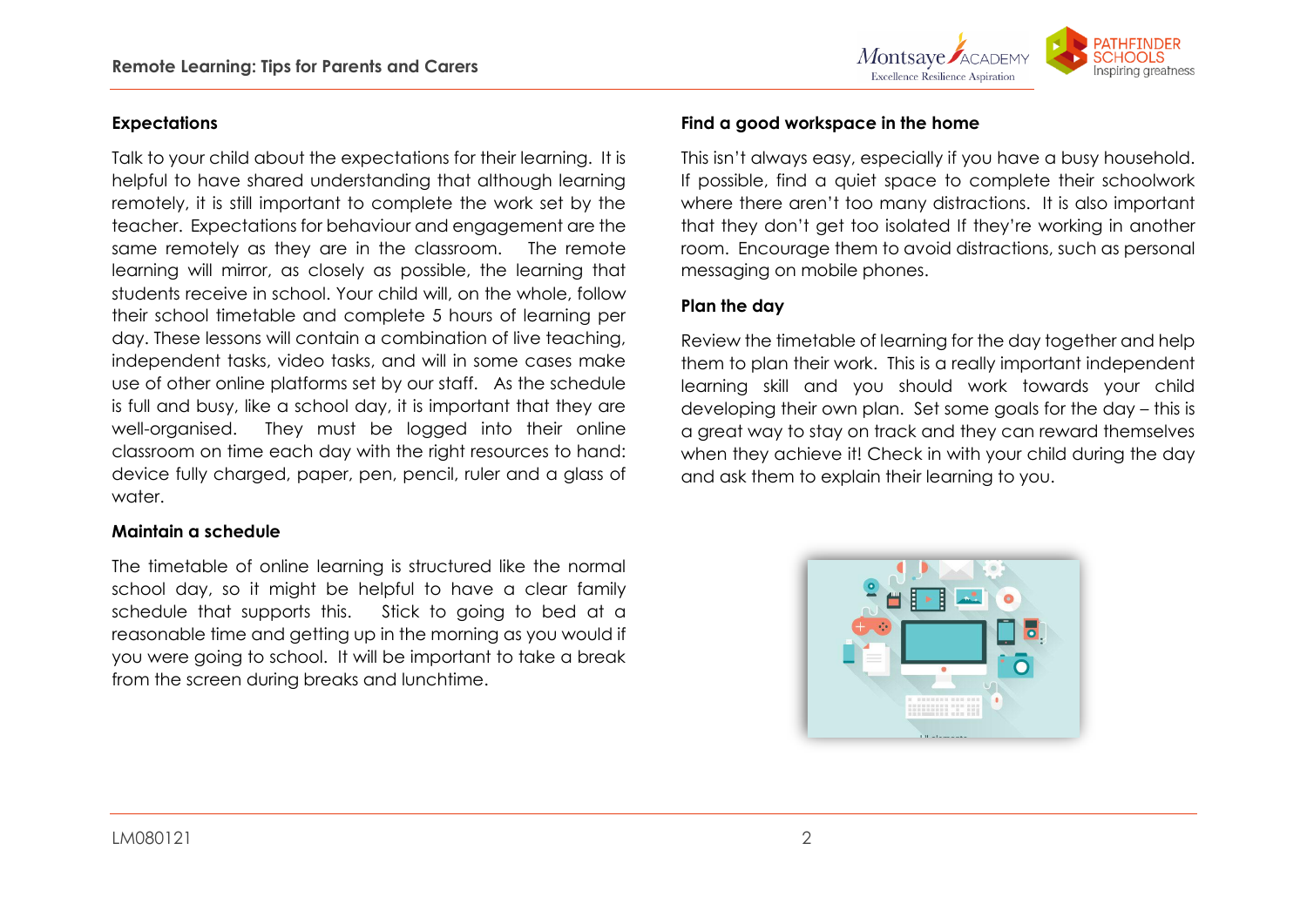#### **Be an ERA Learner**

| <b>Excellence</b> | <b>Exceeding our high expectations</b>         |
|-------------------|------------------------------------------------|
| Resilience        | Learning from failure and coming back stronger |
|                   | Aspiration Aspiring to be better everyday      |

Parents and carers don't need to be a full-time teacher or education content expert and you mustn't be overly-worried if your child gets 'stuck' with their learning. Being 'stuck' means that they are being challenged and it is okay to struggle. Help them to apply their learning strategies and to be independent - ask them to explain how they could get unstuck. They should make use of the range of online resources available to them. It might be they don't have enough knowledge or know how to apply a particular skill. They might just be tired and need a break. In some cases, you might learn alongside your child, but if you're not sure, contact the teacher via email, or ask in their next Teams lesson for help.

#### **Take a break from the screen and online**

It is important to take time away from the screen, some quiet time where they can engage in a low-key activity. This may happen naturally in a busy household where you have to share devices, but if not, set reminders for a break from screen time.

#### **Encourage physical activity and exercise**

We know that exercise is good for our bodies and our minds this is true for both adults and children. In school, your child would normally be walking between classes and be physically active during breaks and PE sessions. All students have been emailed with resources or online lessons for core PE – encourage them to make full use of these during their normal scheduled PE lessons – this is part of their 5 hours timetable. Aim for at least 60 minutes of physical activity that makes them breathe faster and feel warmer. Alternatively, you can spread the time over the day. Encourage them to get outside, if you are able to.

#### **Manage their worries and help them see the positives**

Your child might be anxious or worried about the current situation and change to their routine. They might be worried about their learning and missing the connection with their friends. Encourage them to talk with you, be reassuring and help them to reframe challenges as opportunities. Make the most of the opportunity to spend time together, do the activities that you've been trying to get around to or even try something new.

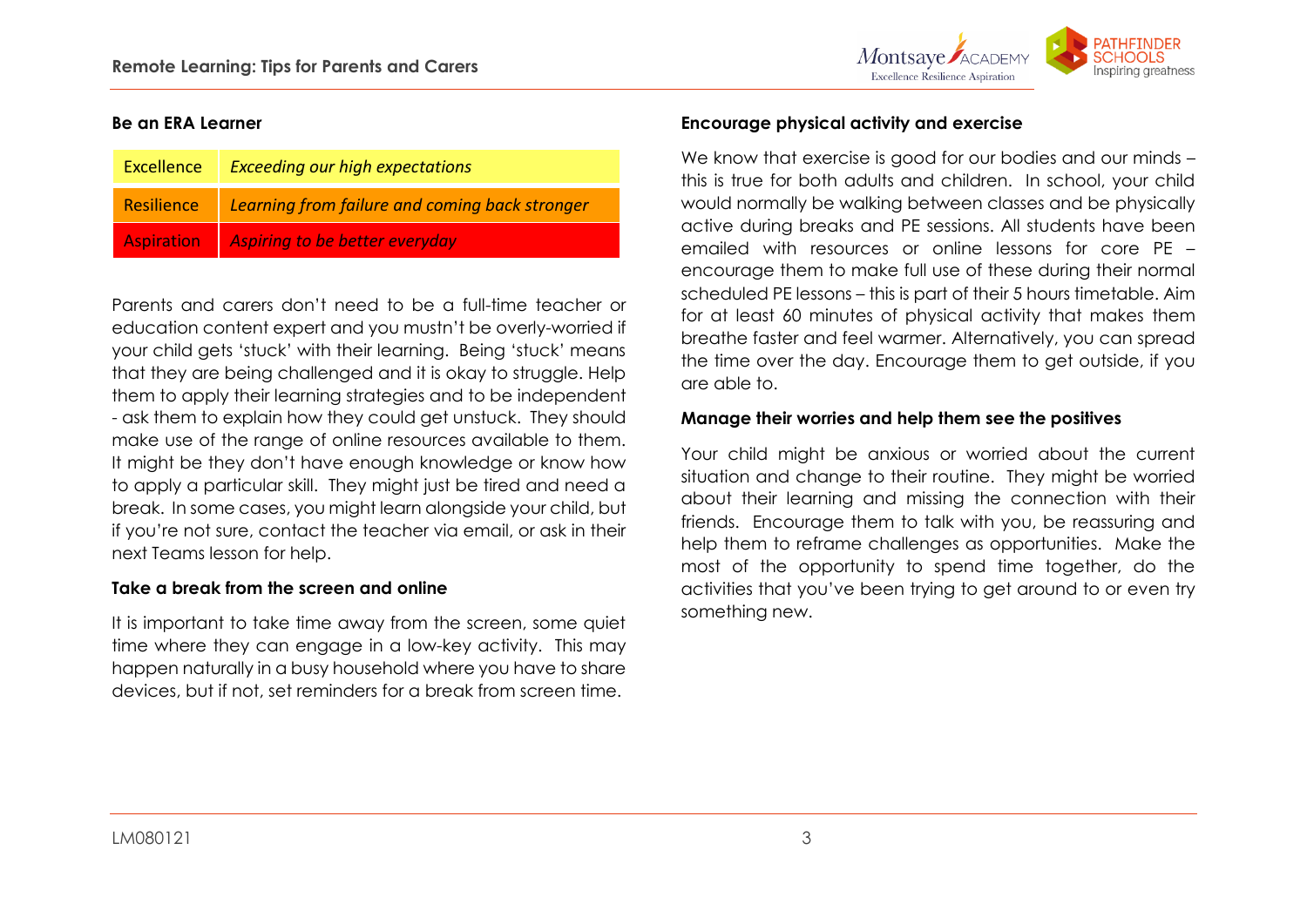Montsave **ACADEMY** Excellence Resilience Aspiration



#### **Connect safely with friends**

It is likely that your child will miss their friends and their teachers. You can help your them maintain contact with friends through social media and other online technologies. But do monitor their social media use and remind your child to always be respectful in their communications and to follow school guidelines.

#### **Read lots**

We are never too old to share a book together! Read widely and read often, ensuring that you continue to nurture their love of reading. Share a book, a comic or an article. Read together and talk about what you have read or ask them to tell you about a book they are reading! This should be a low-stress, enjoyable activity that you can share together. If you are in need of another reading book, please contact front reception who will be able to pass this on and coordinate getting a book to you.



Your child will need to download the Teams mobile app (please use the Google play store or the Apple Store) or the [desktop app for Microsoft Teams](https://www.microsoft.com/en-gb/microsoft-365/microsoft-teams/download-app) via their device.

For an instructional video explaining how to access lessons on Teams and use files via Teams, please follow the links [here](https://web.microsoftstream.com/video/21ff8c5a-f60e-46e2-a7bf-bfb62e990d47) and [here](https://web.microsoftstream.com/video/3fe10e74-52b4-47b2-af5b-a9204e18fd29) (to view this, your child will need to login using their school email and password).